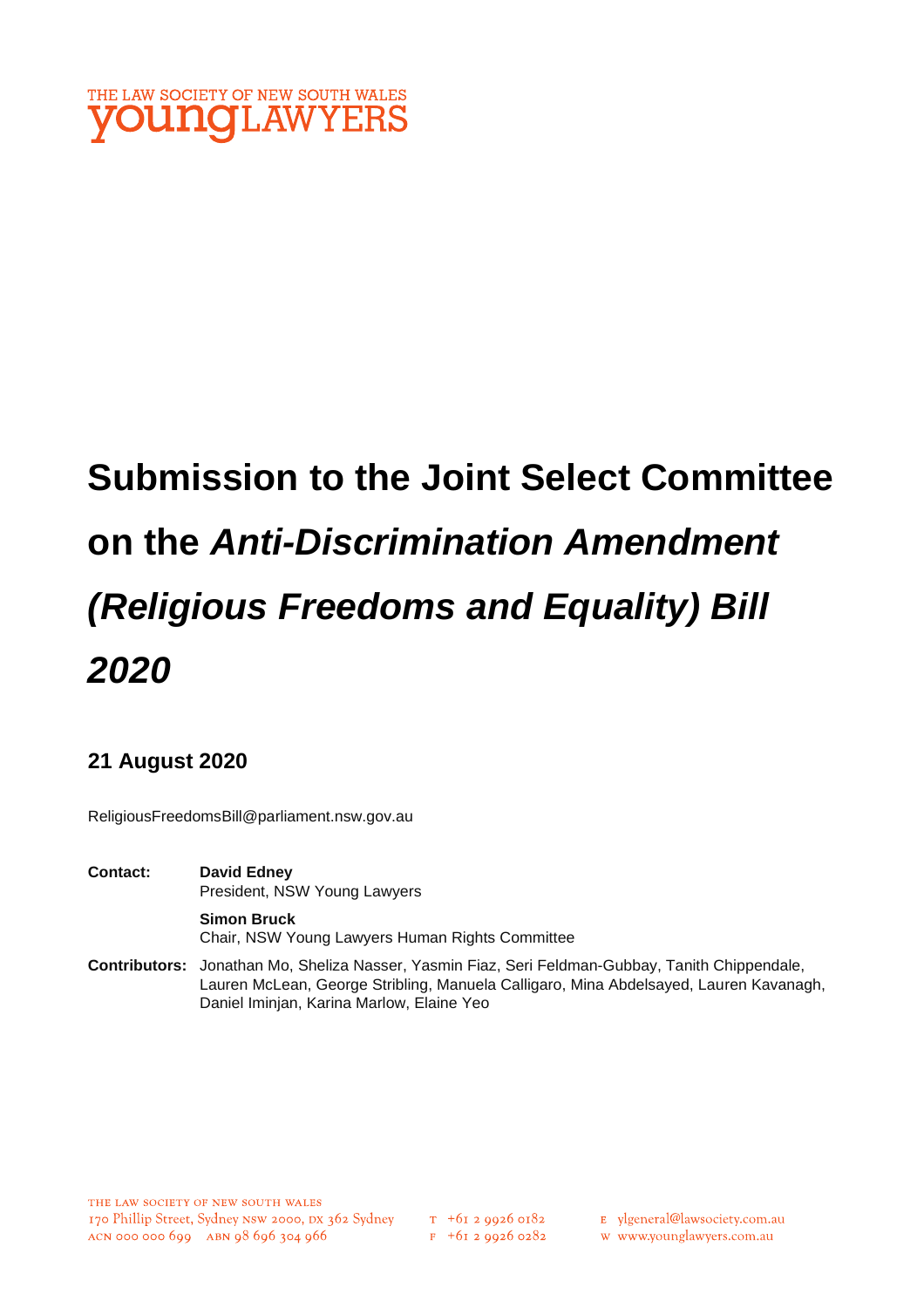#### THE LAW SOCIETY OF NEW SOUTH WALES **OUNCLAWYERS**

1. We refer to the Select Committee's invitation dated 10 July 2020 to make a submission to the present inquiry into *Anti-Discrimination Amendment (Religious Freedoms and Equality) Bill 2020* (**the Bill**). We welcome the opportunity to make a submission to this inquiry.

# **NSW Young Lawyers**

2. NSW Young Lawyers is a division of The Law Society of New South Wales. NSW Young Lawyers supports practitioners in their professional and career development in numerous ways, including by encouraging active participation in its 15 separate committees, each dedicated to particular areas of practice. Membership is automatic for all NSW lawyers (solicitors and barristers) under 36 years and/or in their first five years of practice, as well as law students. NSW Young Lawyers currently has over 15,000 members.

# **The Human Rights Committee**

3. The NSW Young Lawyers Human Rights Committee comprises a group of over 1,200 members interested in human rights law, drawn from lawyers working in academia, government, private and the NGO sectors and other areas of practice that intersect with human rights law, as well as barristers and law students. The objectives of the Human Rights Committee are to raise awareness about human rights issues and provide education to the legal profession and wider community about human rights and their application under both domestic and international law. Members of the Human Rights Committee share a commitment to effectively promoting and protecting human rights and to examining legal avenues for doing so. The Human Rights Committee takes a keen interest in providing comment and feedback on legal and policy issues that relate to human rights law and its development and support.

# **Summary of Recommendations**

- 4. In summary, the Committee makes the following recommendations:
	- a) While people should be protected from religious discrimination, the Bill should not be passed in its current form.
	- b) The Committee recommends that religion should be a standalone protected attribute in the *Anti-Discrimination Act 1977* (NSW) (the **Act**).
	- c) The Committee recommends that religious vilification should be unlawful under the Act, in similar form to the protections against racial vilification in section 20C of the Act.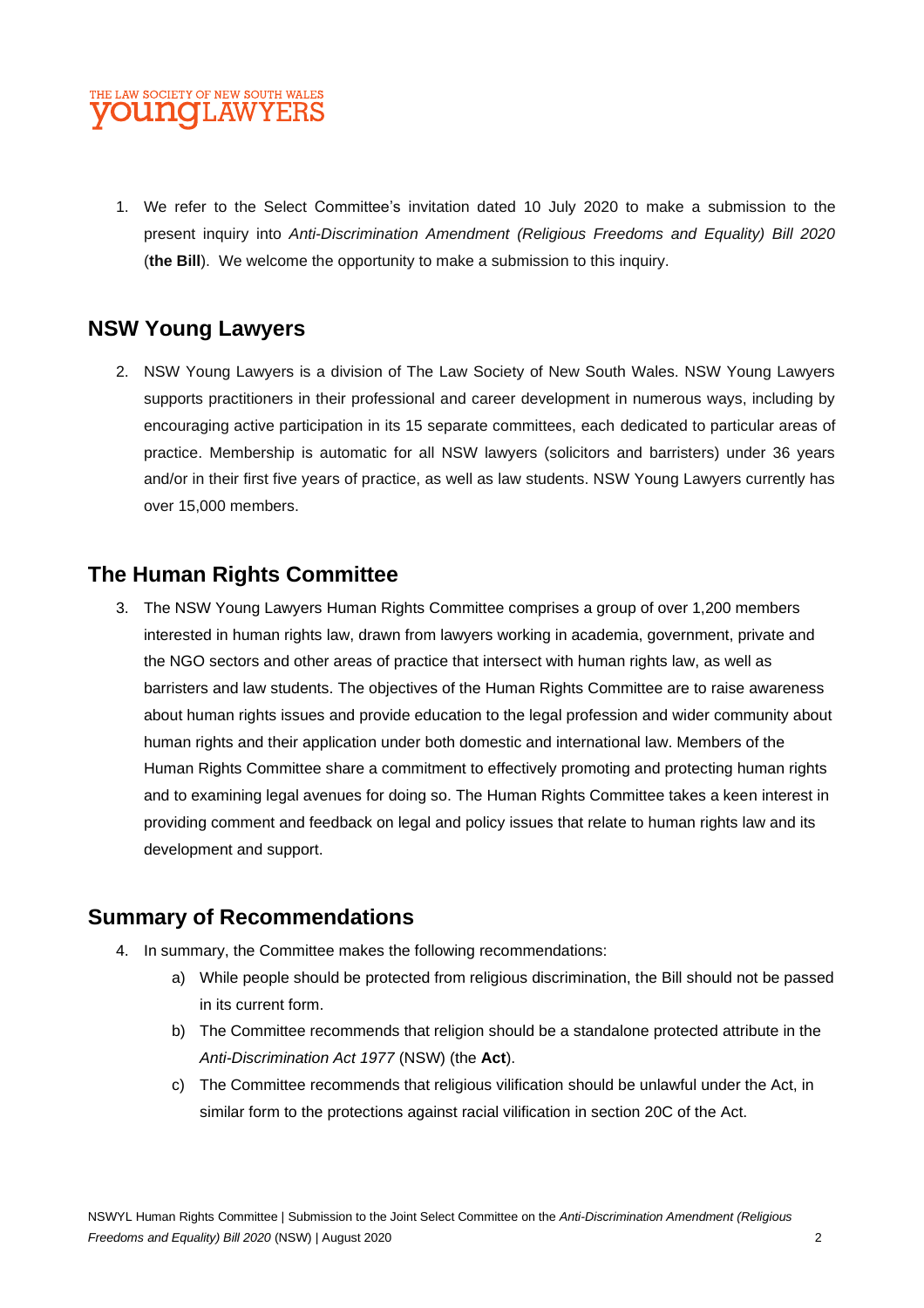#### THE LAW SOCIETY OF NEW SOUTH WALES **JUNCIL AWYERS**

- d) The definition of "religious activities" in clause 22K should not extend to activities motivated by a religious belief. Additionally, "religious activities" should not include any activity that would constitute unlawful conduct under NSW or Commonwealth law, including conduct that is currently unlawful under the Act. Conduct that is already unlawful under the Act (such as vilification) should not be considered a protected activity.
- e) Sub-clauses 22N(3)-(5) should be removed. The committee supports protections against direct and indirect discrimination on the basis of religion, but does not support the extension of discrimination law to cover "protected activity" outside of work where such activity impinges upon the rights of others or causes detriment to the employer. The right to hold a religious belief should not be protected in employment beyond the level of protection afforded to other protected attributes under discrimination law.
- f) The proposed exception for religious ethos organisations in clause 22M should be removed. If there is to be an exception for religious ethos organisations it should be narrow and should allow for freedom of religion to be balanced against other rights. The definition of a "religious ethos organisation" should exclude faith-based health, welfare and care services, educational services, and exclude bodies engaging in commercial activities.
- g) The exemption in clause 22U from proposed religious discrimination obligations due to a genuine occupational qualification should be narrowed.

# **Freedom of religion under international human rights law**

5. Australia has obligations under international law to prohibit discrimination on the ground of religion. For example, Australia is a party to the International Covenant on Civil and Political Rights (**ICCPR**).<sup>1</sup> Articles 2 and 26 of the ICCPR provide rights to equality and freedom from discrimination on the basis of religion. Article 18 of the ICCPR provides that everyone shall have the right to freedom of thought, conscience and religion. This right includes freedom to have or adopt a religion or belief, as well as the freedom to manifest one's religion or belief in worship, observance, practice and teaching. While freedom of religion or belief is a non-derogable right, the freedom to manifest one's religion may be subject to limits, where such limitations are prescribed by law and are necessary to protect public safety, order, health, or morals or the fundamental rights and freedoms of others.

<sup>1</sup> *International Covenant on Civil and Political Rights*, opened for signature 16 December 1966, 999 UNTS 171 (entered into force 23 March 1976).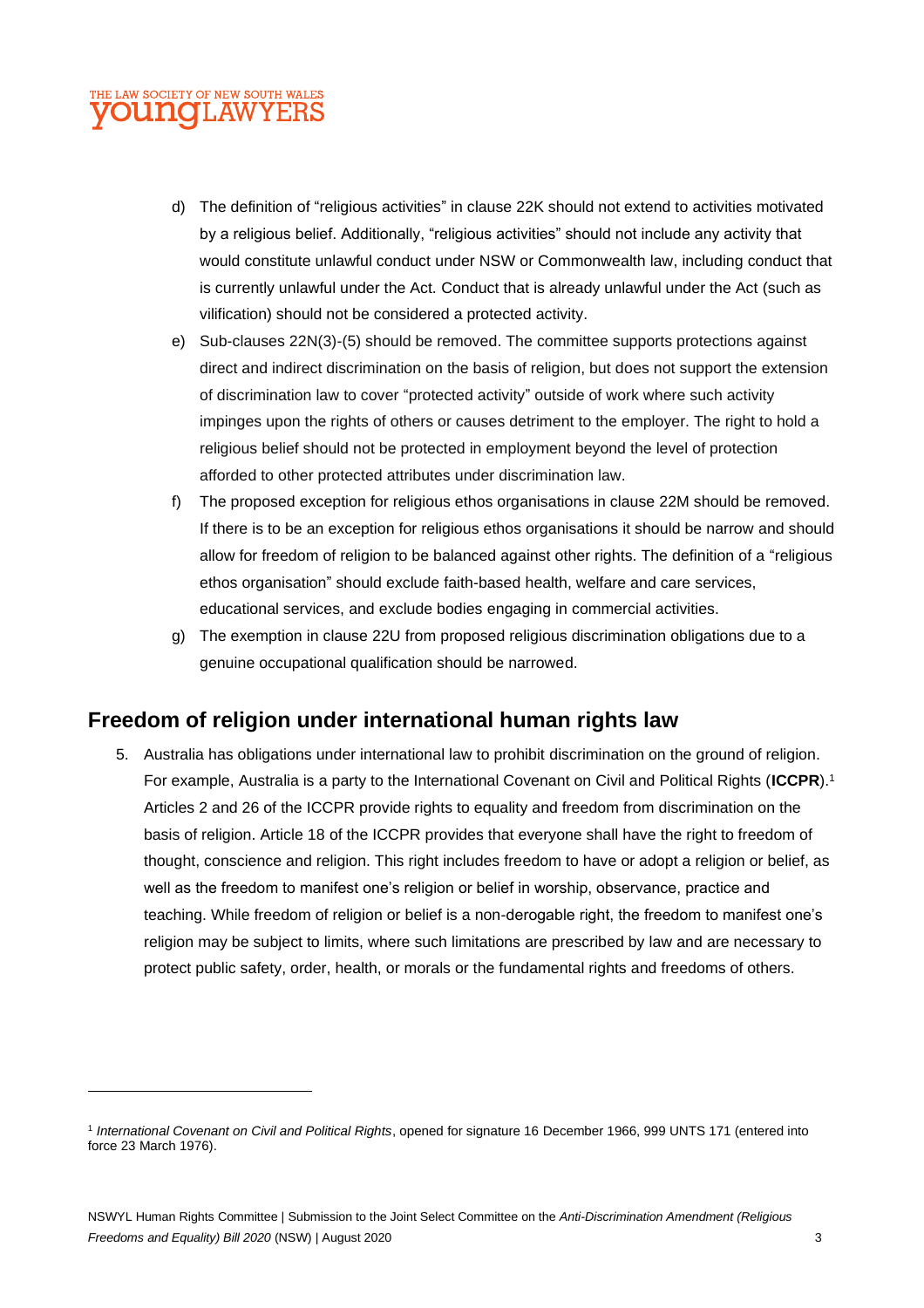# THE LAW SOCIETY OF NEW SOUTH WALES DU MOTLAW YERS

# **NSW anti-discrimination law does not provide effective protection against discrimination on the ground of religion**

- 6. Currently, the *Anti-Discrimination Act 1977* (NSW) does not make discrimination on the basis of religion unlawful.
- 7. Section 7 of the Act prohibits discrimination on the basis of race. Section 4 of the Act defines race to include "ethno-religious or national origin". As such, people who are discriminated against on the basis of their ethno-religious origin may be able to make a claim for race discrimination under the Act. The concept of "ethno-religious origin" is broadly understood to require a clear association between a person's nationality, ethnicity, or culture and his or her religious beliefs and practices,<sup>2</sup> but otherwise it is imprecisely defined<sup>3</sup> and its lack of a clear ordinarily accepted meaning has not assisted the courts to construe its application.<sup>4</sup> It falls significantly short of a protection against discrimination on the ground of religion. For example, in *Ekermawi*, Muslim people were not considered to be an "ethno-religious group" and thus not protected against discrimination on the ground of being Muslim under the Act.<sup>5</sup> This means that persons from recognised ethno-religious groups, such as from the Jewish or Sikh faith who have experienced religious vilification could bring a complaint of vilification under the racial vilification provisions of the Act (as race covers ethnoreligious origin), while members of the Christian or Muslim faith which are not recognised as ethnoreligious groups are unable to access this protection.

**Recommendation b) The Committee recommends that religion should be a standalone protected attribute in the Act.**

**Recommendation c) The Committee recommends that religious vilification should be unlawful under the Act, in similar form to the protections against racial vilification in section 20C of the Act.**

# **Current exceptions under the Act**

- 8. Although the Act does not provide effective protection against discrimination on the ground of religion, it does provide exceptions from discrimination law for religious bodies. Section 56 of the Act provides that nothing in its provisions is to affect:
	- a. the ordination or appointment of priests, ministers of religion or members of any religious order;

4 Ibid [16].

<sup>2</sup> *Khan v Commissioner, Department of Corrective Services* [2002] NSWADT 131, [20].

<sup>3</sup> *Jones and Harbour Radio Pty Ltd v Trad (No 2) (EOD)* [2011] NSWADTAP 62, [13].

<sup>5</sup> *Ekermawi v Nine Network Television Pty Ltd* [2010] NSWADT 145 (10 June 2010), [53].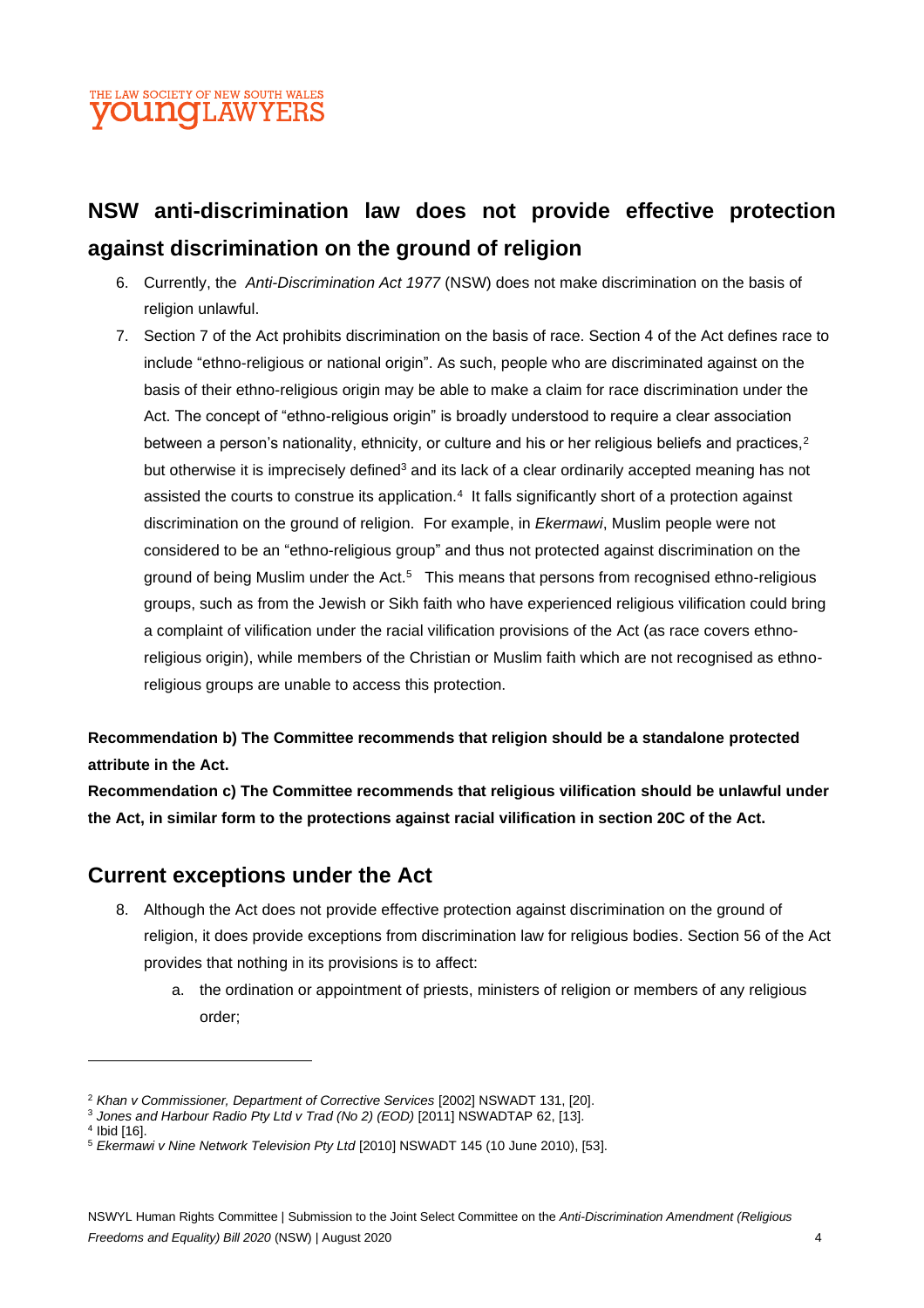#### THE LAW SOCIETY OF NEW SOUTH WALES **OUNG**LAWYERS

- b. the training or education of persons seeking such ordination or appointment, as priests, ministers of religion or members of a religious order;
- c. the appointment of any other person in any capacity by a body established to propagate religion; or
- d. any other act or practice of a body established to propagate religion that conforms to the doctrines of that religion or is necessary to avoid injury to the religious susceptibilities of the adherents of that religion.<sup>6</sup>
- 9. The Committee recognises the need for religious exemptions in the areas of employment or education for religious bodies and for educational institutions established for religious purposes, such as where the inherent requirements of a position require adherence to the tenets of the religion. The existing exemptions under s 56(a)-(c) of the Act noted above should be maintained. However, the Committee has concerns over the wide exemption in s 56(d).

# **The definition of "religious activities" in the Bill**

- 10. Clause 22K of the Bill introduces a definition for "religious activities". The reference to "an activity motivated by a religious belief" in the definition of "religious activities" may encompass activities that are not religious in nature, at least beyond what is contemplated in international law. The term "motivated" is not defined in the Bill, but drawing on Article 18 of the ICCPR there are four general categories through which religious belief may manifest: worship, observance, teaching and practice. By defining "religious activities" to include acts beyond these categories, that is, acts motivated by religious belief, the Bill may unreasonably protect any activity for which a religious belief was a motivation, or even one of several motivating factors.
- 11. There is potential for inconsistency between proposed Part 2B of the Bill and other sections of the Act. In particular, proposed Part 2B may permit currently unlawful conduct where a "religious activity" constitutes discrimination but is protected. For example, "homosexual vilification" is unlawful under section 49ZT of the Act, but it is not an offence punishable by imprisonment if it falls short of inciting violence under s 93Z of the *Crimes Act 1900* (NSW). The proposed definition of "religious activity" would result in an anomalous consequence where an activity that is unlawful (though not punishable by imprisonment), or contravenes other sections of the Act would be a "protected activity" under clauses 22N(4), 22S(3) and 22V(4) of the Bill. The exclusion of all unlawful acts, even where those acts are not punishable by imprisonment, is therefore necessary in defining "religious activity" in clause 22K.

<sup>6</sup> *Anti-Discrimination Act 1977* (NSW) s 56.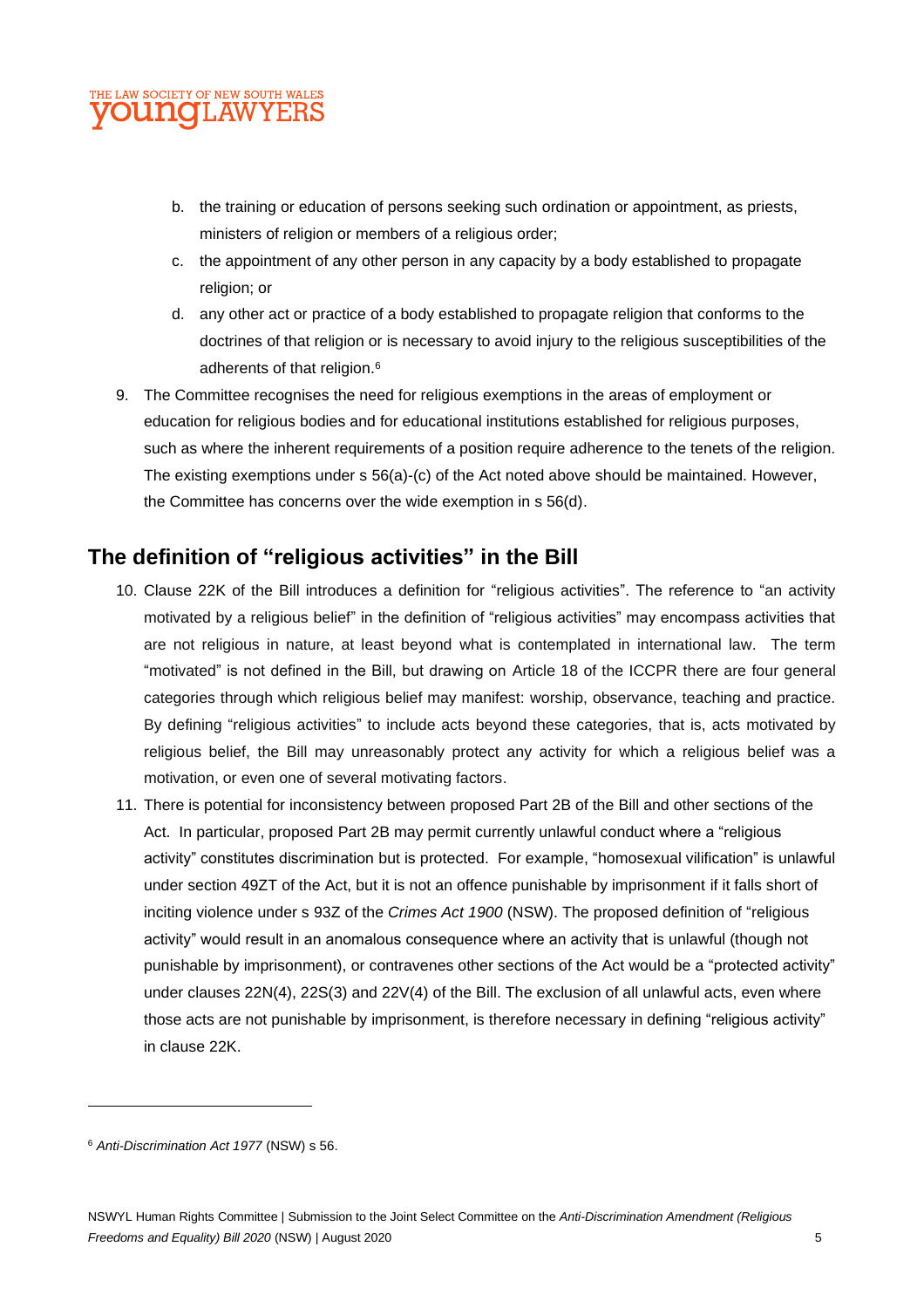# THE LAW SOCIETY OF NEW SOUTH WALES **OUNCLAWYERS**

**Recommendation d) The definition of "religious activities" in clause 22K should not extend to activities motivated by a religious belief. Additionally, "religious activities" should not include any activity that would constitute unlawful conduct under NSW or Commonwealth law, including conduct that is currently unlawful under the Act. Conduct that is already unlawful under the Act (such as vilification) should not be considered a protected activity.** 

# **The definition of "religious beliefs" in the Bill**

- 12. Clause 22K of the Bill introduces a definition for "religious beliefs". The definition provides that "not having any religious conviction, belief, opinion or affiliation" is covered. The Committee supports the inclusion in this definition of not having any religious belief.
- 13. We note that the United Nations Human Rights Committee has interpreted Article 18 of the ICCPR broadly to cover:

"protect[ing] theistic, non-theistic and atheistic beliefs, as well as the right not to profess any religion or belief. The terms 'belief' and 'religion' are to be broadly construed. Article 18 is not limited in its application to traditional religions or to religions and beliefs with institutional characteristics or practices analogous to those of traditional religions."<sup>7</sup>

# **Protected activity in the area of employment**

- 14. In the context of religious discrimination and employees, our Committee raises an issue with subclauses (3), (4), and (5) of clause 22N. Under the Bill, an employee, notwithstanding any detriment brought to an employer's business, is protected from adverse action by an employer if that employee engaged in a "protected activity". Under these provisions, an employee may be permitted to behave in a manner inconsistent with their employer's interest.
- 15. The introduction of protections for a "protected activity" may elevate freedom of religion beyond the level of protection in employment afforded to other protected attributes under discrimination law, such as sex or race. Currently, the Act renders direct and indirect discrimination on the basis of various protected attributes in employment unlawful. These clauses extend discrimination law to protect employees who engage in "protected activity" outside the workplace, where this activity may cause harm to other employees of the organisation, or the employer's business.
- 16. Whilst our Committee recognises the benefit of protecting employees from adverse action by employers in relation to the employee having a religious belief or practicing a genuine religious activity, the operation of clause 22N goes beyond this and does not strike the correct balance.

<sup>7</sup> United Nations Human Rights Committee, *General Comment 22: The Right to Freedom of Thought, Conscience and Religion (Art 18)*, [5], UN Doc CCPR/C/21/Rev.1/Add.4 (1993) ('General Comment 22') at [2].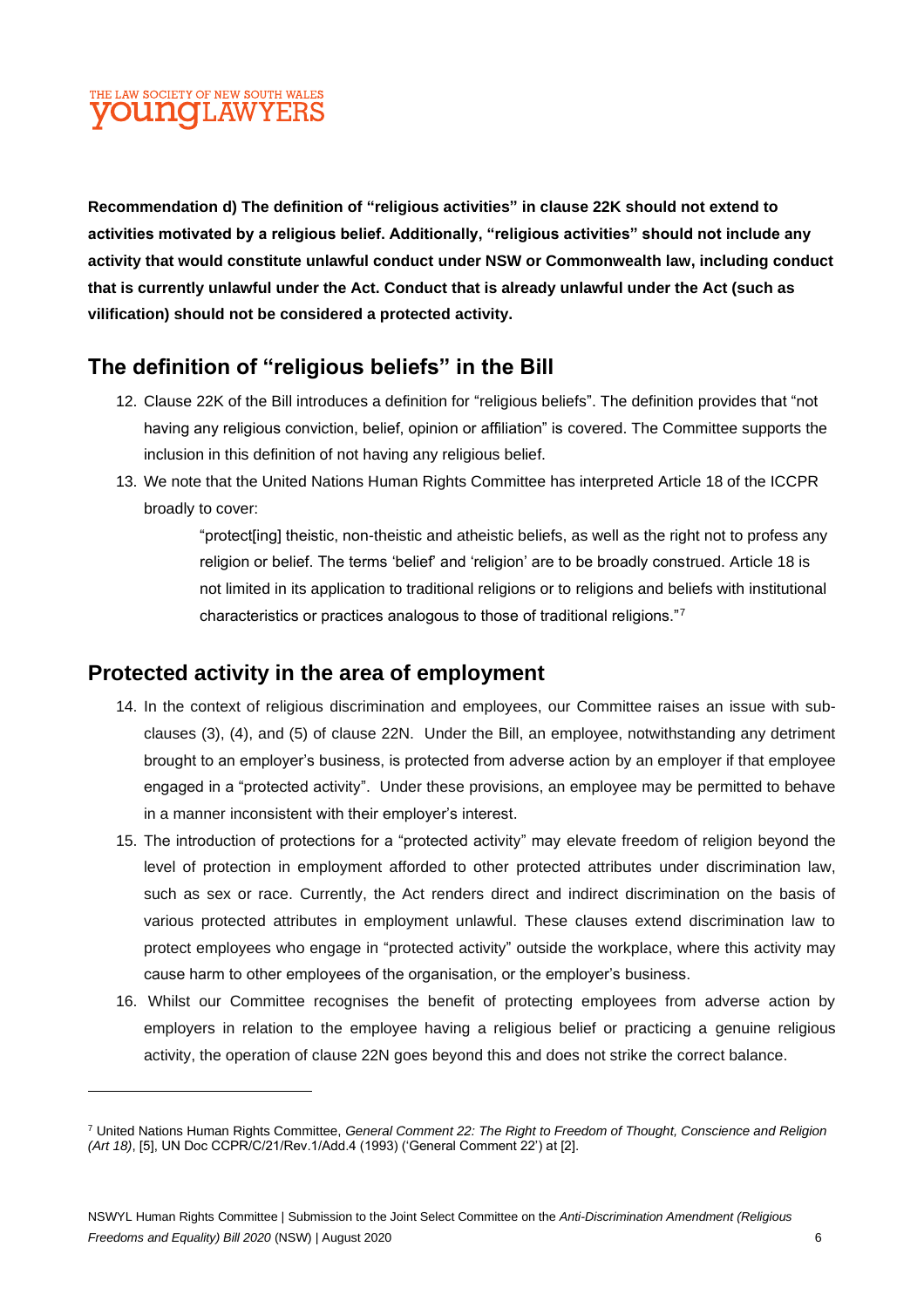#### THE LAW SOCIETY OF NEW SOUTH WALES OUNO LAWYERS

- 17. For example, if an employee acted in a way outside of work hours which was offensive or discriminatory against others on the basis of their sex, and harmed the commercial or financial interests of their employer (such as by damaging the reputation of the employer if the employee's association is identified), the employer might have a legitimate interest in directing the employee to cease such conduct. We submit that employers should retain the ability to take appropriate steps to protect co-workers from discriminatory behaviour by an offending employee. The effect of subclauses (3), (4) and (5) of clause 22N combined with the wide definition of "religious activities" is that, if the employee can demonstrate a religious nexus to the behaviour, the employer will generally be unable to take appropriate action because the behaviour is a "protected activity".
- 18. Our Committee is also concerned with the reference to "direct and material financial detriment" in clauses  $22N(4)(a)(ii)$ ,  $22S(3)(a)(ii)$  and  $22V(4)(a)(ii)$  of the Bill. The use of this phrase could potentially limit the ability of employers, qualifying bodies and educational authorities from taking the necessary action in circumstances where religious activities cause non-financial detriment to that employer, qualifying body or educational authority. For example, it may be appropriate for a qualifying body to place reasonable and proportionate restrictions on the right of a person subject to professional codes and regulations, to manifest his or her beliefs, if that manifestation interfered with the human rights of others.<sup>8</sup> The current drafting would hinder the qualifying body's ability to take relevant disciplinary action if it cannot demonstrate that the person has caused "direct and material financial detriment" to that qualifying body. This is likely to have a negative impact on the ability of qualifying bodies to undertake appropriate regulation of their professions.

**Recommendation e) Sub-clauses 22N(3)-(5) should be removed. The committee supports protections against direct and indirect discrimination on the basis of religion, but does not support the extension of discrimination law to cover "protected activity" outside of work where such activity impinges upon the rights of others or causes detriment to the employer. The right to hold a religious belief should not be protected in employment beyond the level of protection afforded to other protected attributes under discrimination law.**

<sup>8</sup> *Ngole v University of Sheffield* [2019] EWCA Civ 1127, [5](4).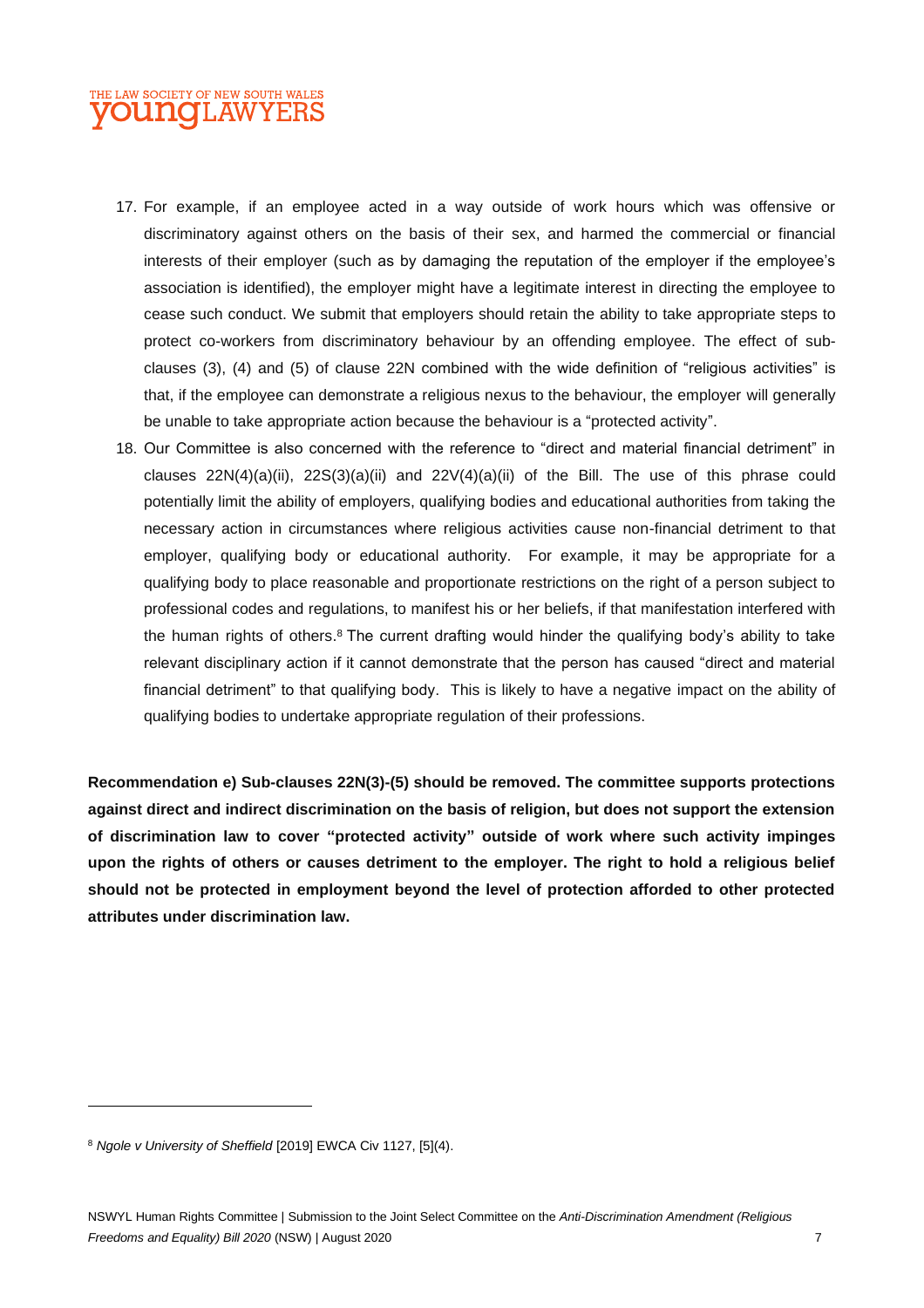# **Presumed and imputed discrimination**

- 19. The Committee supports sub-clause 22L(3) which protects against discrimination on the basis of imputed religion.
- 20. The Committee notes clause 22KB in the Bill which addresses the issue of discrimination based on presumed religious belief or activity, including past and future presumed religious belief or activity. In relation to future religious activity, the Committee notes there may be ambiguity in assessing a religious belief that "a person will hold in the future or that it is thought a person will hold in the future", or in a religious activity that "that a person will engage in in the future, or that it is thought a person will engage in in the future… or it is thought a person will not engage in or refuse to engage in in the future". This ambiguity in the wide scope of the definition may affect the Bill's operation. However, the Committee also acknowledges the benefit of protecting a person against discrimination for their presumed past or future religious belief or activity.

# **Religious ethos organisations**

- 21. The broadness of the definition of "religious ethos organisations" in proposed clause 22K of the Bill is deeply concerning. The current drafting fails to establish the extent to which religion must be part of the conduct of an organisation in order for it to be considered as a "religious ethos organisation". In its current form, this definition encompasses an excessively broad spectrum of organisations, from registered places of worship, to faith-based welfare service providers, and to faith-based restaurants, bakeries and butchers.
- 22. Additionally, our Committee is concerned that the exception for religious ethos organisations in clause 22M does not strike an appropriate balance between freedom of religion and freedom from discrimination, as it automatically privileges freedom of religion for religious ethos organisations over others' rights to not be discriminated against.
- 23. While the Explanatory Note of the Bill contends that clause 22M is in line with international practice,<sup>9</sup> our Committee submits otherwise. Clause 22M operates on a subjective test of whether the religious ethos organisation "genuinely believes" that the conduct is required because of the religious susceptibilities of the adherents of the religion, or is consistent with or aiding in compliance with the organisation's affiliated religion. Conversely, General Comment 18 of the United Nations Human Rights Committee provides that differentiation of treatment may be acceptable if the criteria for such

<sup>&</sup>lt;sup>9</sup> Anti-Discrimination Amendments (Religious Freedoms and Equality) Bill 2020 (NSW) Explanatory Note, 3.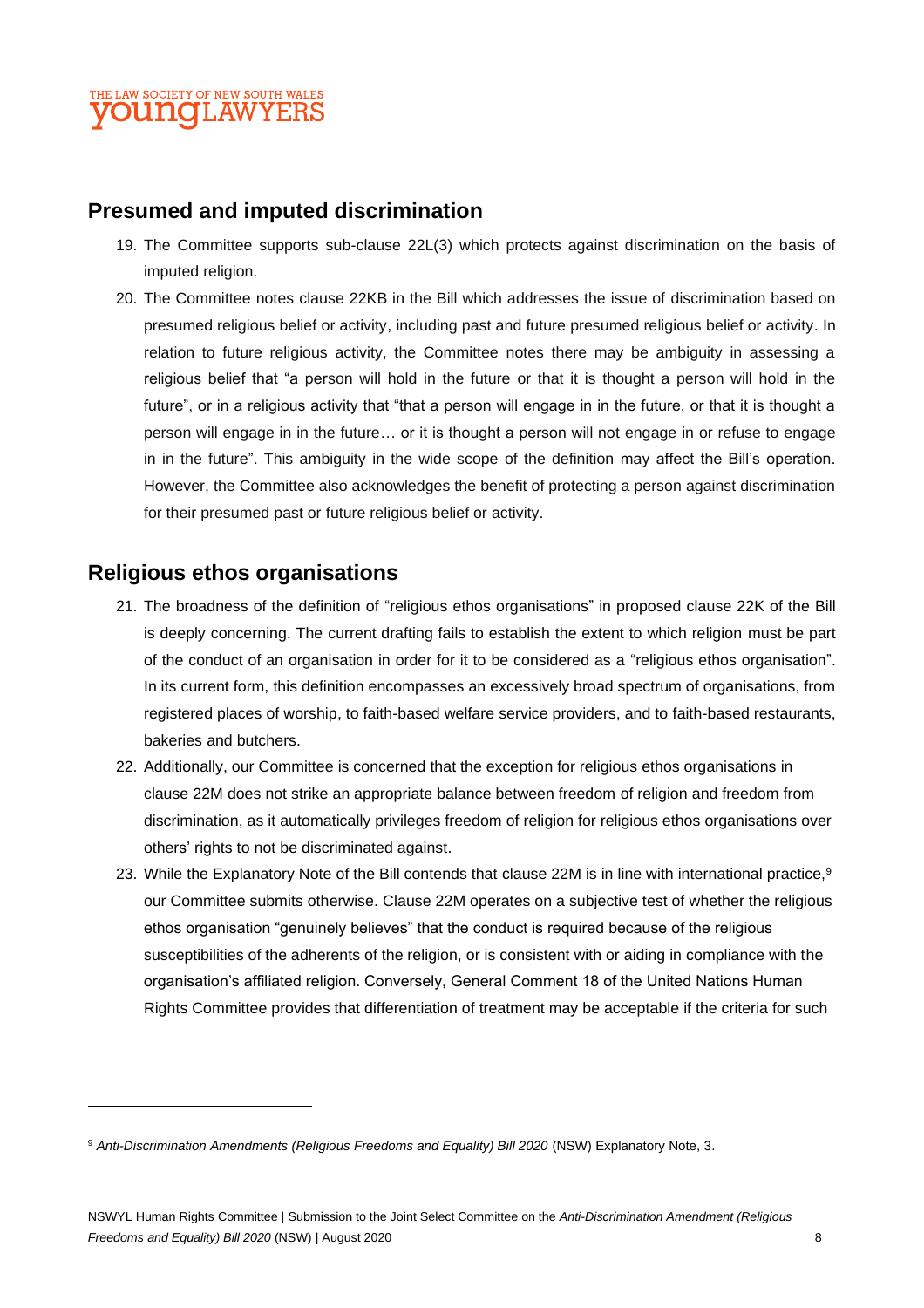#### THE LAW SOCIETY OF NEW SOUTH WALES **UNOLAWYE**

differentiation are reasonable and objective.<sup>10</sup> The drafters recognised the importance of objectivity when they quoted the following section of General Comment 18 at page 3 of the Explanatory Note of the Bill:

"Not every differentiation of treatment will constitute discrimination, if the criteria for such differentiation are reasonable and objective and if the aim is to achieve a purpose which is legitimate."

- 24. Clause 22M fails to include any notion of reasonableness, necessity or proportionality. This could result in freedom of religion being unjustly privileged above other fundamental rights and freedoms, including the rights to equality<sup>11</sup> and non-discrimination.<sup>12</sup>
- 25. Our Committee's concerns with the definition and exceptions afforded to religious ethos organisations under the Bill are highlighted in the context of medical service providers. Under Article 12 of the International Covenant on Economic, Social and Cultural Rights (**ICESCR**) <sup>13</sup>, to which Australia is a party, everyone has the right to the enjoyment of the highest attainable standard of physical and mental health.<sup>14</sup>
- 26. It is likely that the definition of "religious ethos organisations" in clause 22K would include faith-based hospitals and medical centres. Under clause 22M, a faith-based hospital or medical centre would be permitted to discriminate against diverse groups of people in a broad range of circumstances. Although the faith-based hospital or medical centre must genuinely believe that their conduct is consistent with, necessary for, or relevant to the doctrines, tenets, beliefs or teachings of their affiliated religion, this is unsatisfactory.
- 27. Clause 22M could restrict access to healthcare for the LGBTI community,<sup>15</sup> women,<sup>16</sup> including single mothers and pregnant women, and people with disability. <sup>17</sup> In particular, the availability of

<sup>10</sup> Human Rights Committee, *General Comment No. 18: Non-discrimination*, 37th session, 10 November 1989, Compilation of General Comments and General Recommendations Adopted by Human Rights Treaty Bodies, U.N. Doc. HRI/GEN/1/Rev.6 at 146 (2003).

<sup>11</sup> *International Covenant on Civil and Political Rights*, opened for signature 19 December 1966, 999 UNTS 171 (entered into force 23 March 1976) art 2.

<sup>12</sup> *International Covenant on Civil and Political Rights*, opened for signature 19 December 1966, 999 UNTS 171 (entered into force 23 March 1976) art 26.

<sup>13</sup> *International Convention on Economic, Social and Cultural Rights*, opened for signature 19 December 1966, 993 UNTS 3 (entered into force 3 January 1976) art 12.

<sup>14</sup> *International Convention on Economic, Social and Cultural Rights*, opened for signature 19 December 1966, 993 UNTS 3 (entered into force 3 January 1976) art 12.

<sup>&</sup>lt;sup>ìs</sup> Judith Ireland, ''This will drive people back into the closet': LGBTIQ warning on religious discrimination bill', Sydney Morning Herald (online, 10 September 2019) < https://www.smh.com.au/politics/federal/this-will-drive-people-back-into-the-closet-lgbtiqwarning-on-religious-discrimination-bill-20190910-p52ppz.html>.

<sup>&</sup>lt;sup>16</sup> Amy Remeikis, 'Religious discrimination bill would create barriers to women's healthcare, advocates warn', The Guardian (online, 10 October 2019) < https://www.theguardian.com/australia-news/2019/oct/10/religious-discrimination-bill-would-createbarriers-to-womens-healthcare-advocates-warn>; Quincy Nguyen, 'Four ways the Religious Discrimination Bill impacts on women's reproductive rights' (News, Australian Human Rights Institute, 13 April 2020) <

https://www.humanrights.unsw.edu.au/news/four-ways-religious-discrimination-bill-impacts-womens-reproductive-rights>. <sup>17</sup> Equality Australia, 'Religious Discrimination Bill 2019 – In Focus: Disability, Mental Health and Wellness' (Factsheet, 14 January 2020) < https://equalityaustralia.org.au/resources/disability-factsheet/>.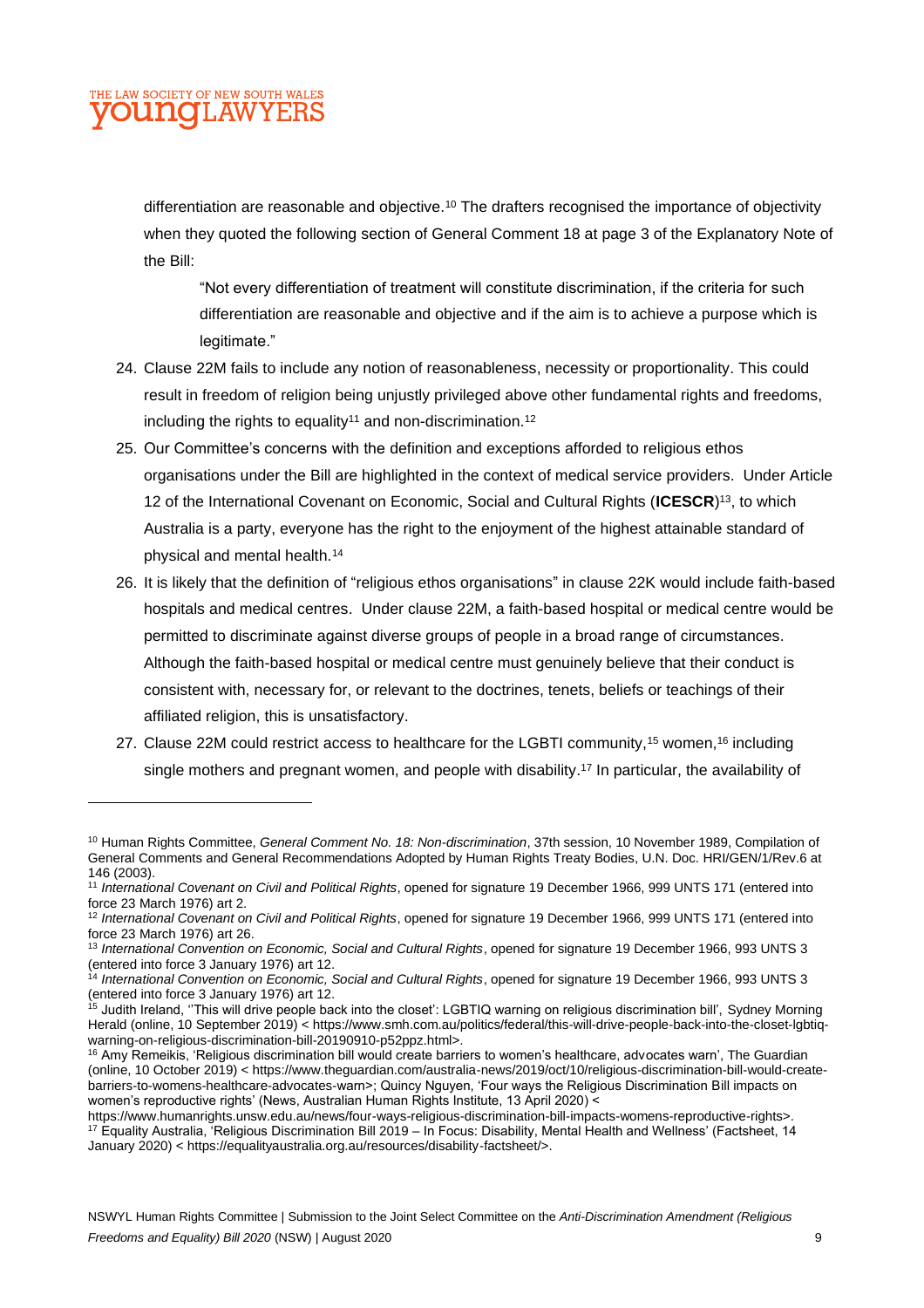#### THE LAW SOCIETY OF NEW SOUTH WALES **OU NOIL AWYERS**

reproductive health services such as abortion and contraception may be limited by faith-based medical services. This may be compounded in rural areas where non-faith based medical services may not be easily accessible. Clause 22M should not be allowed as a pathway to enable discrimination.

- 28. Many faith-based organisations receive public funding to perform essential services in areas including education, aged care, employment and adoption. Clause 22M would permit religious ethos organisations to discriminate against current and prospective employees and individuals accessing or attempting to access these services. These religious exemptions contain no provision for analysis of the reasonableness or proportionality of this exception, leading to a situation where the freedom to manifest one's religion is automatically privileged above others' fundamental rights, including health, equality and freedom from discrimination.
- 29. In addition to medical service providers, the combined operation of the definitions in clause 22K and the operation of clause 22M may result in entities engaged primarily or solely in commercial activities being permitted to discriminate in the provision of goods and services. When combined, the protection from discrimination in the provision of goods and services, at clause 22W, is effectively removed. In our view, allowing businesses, even if they are faith-based, to discriminate in the provision of goods and services is not necessary for the full and free enjoyment of religious freedom.

**Recommendation f) The proposed exception for religious ethos organisation in clause 22M should be removed as it is extremely broad. If there is to be an exception for religious ethos organisations it should be narrow, and should allow for freedom of religion to be balanced against other rights. The definition of a "religious ethos organisation" should exclude faith-based health, welfare and care services, educational services, and exclude bodies engaging in commercial activities.**

# **Genuine occupational qualification exception**

- 30. Clause 22U of the Bill exempts discriminatory conduct in respect of any work or employment if it was made within any one or more of four broadly described circumstances, three of which provide reasons of "authenticity, cultural sensitivity or other religious, ethical or moral requirements" as being acceptable exceptions.
- 31. For example, clause 22U of the Bill could enable religious organisations to specify personally holding a particular religious belief as an essential criteria for employment with them. Our Committee acknowledges that in certain circumstances, such as those contained in section 56(a)-(c) of the Act, religious exceptions are necessary in the areas of employment or education for religious bodies and for educational institutions established for religious purposes.
- 32. However, Clause 22U goes far beyond these exceptions. Whilst our Committee accepts there should be exemptions for religious training, the appointment or ordination of ministers of religion and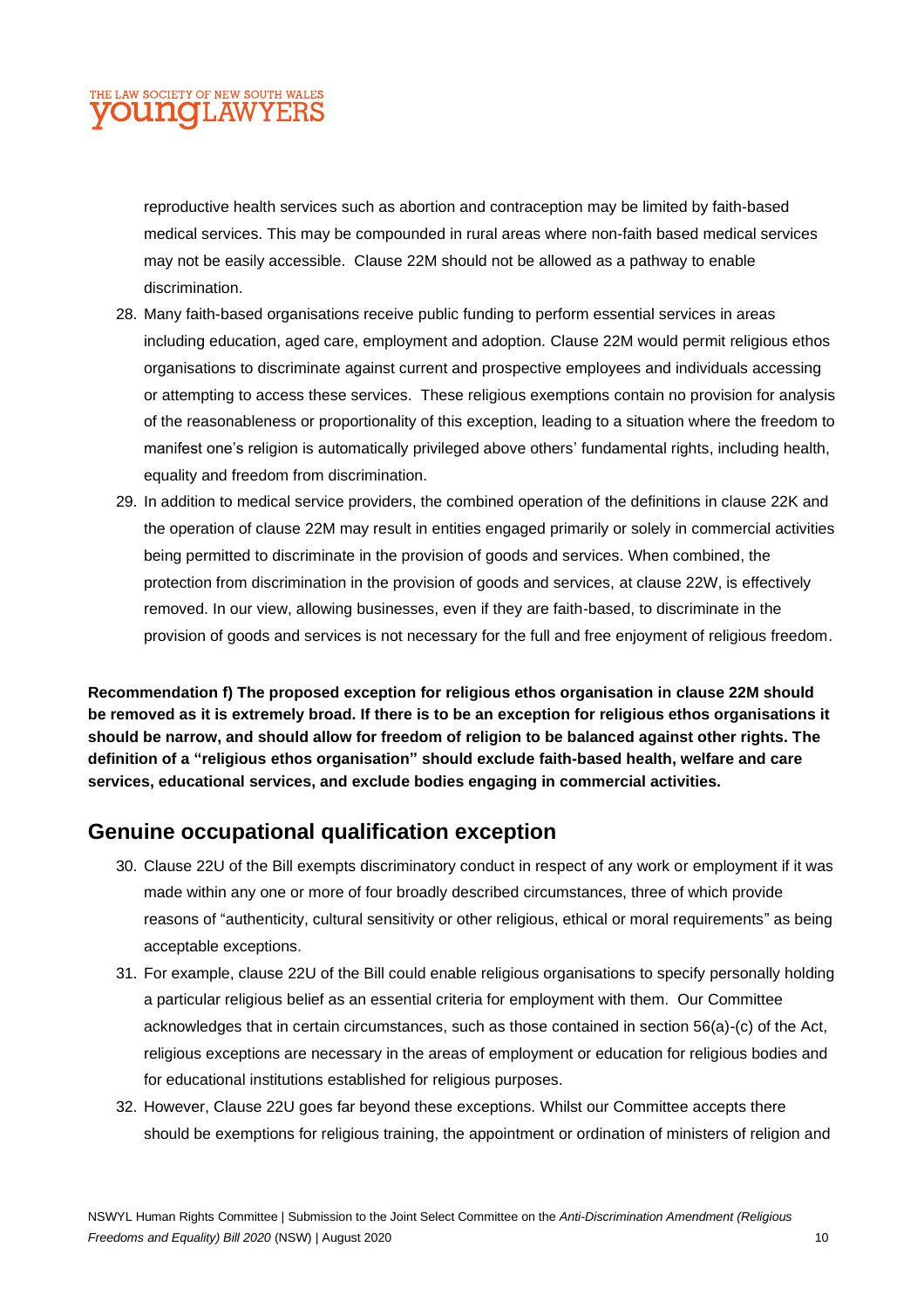

the selection or appointment of persons to perform religious rituals (including but not limited to chaplains), where reasonable in the circumstances and in good faith, the provision of religious exemptions in other areas where a religious connection to the occupation is less apparent, such as in the provision of goods and services, employment, or provision of welfare or care services, would be inappropriate.

**Recommendation g) The exemption in clause 22U from proposed religious discrimination obligations due to a genuine occupational qualification should be narrowed.**

# **Non application of provisions to religious ethos organisations and bodies established to propagate religion**

- 33. We observe that sub-clauses 22N(9), 22S(5) and 22V(6) may contain clause referencing errors, as instead of applying to operative provisions, they apply to what might be called explanatory provisions. We also note that section 56 of the Act defines various activities that are not affected by the Act, and so it is not proper for sub-clauses 22N(9)(b), 22S(5)(b) and 22V(6)(b) to refer to "a body established … under section 56".
- 34. The Committee has outlined its concerns and recommendations regarding the exceptions proposed to be provided to religious ethos organisations above in this submission. If further exemptions are intended for religious ethos organisations in sub-clauses 22N(9)(a), 22S(5)(a) and 22V(6)(a), these further exceptions should be removed.

# **Human Rights Act for NSW**

- 35. In the current bill, broad religious exemptions, as discussed above, preclude the balancing of rights in a principled way, which in some circumstances, may lead to one right being privileged disproportionately above another right.
- 36. A Human Rights Act for NSW would allow for the balancing of competing rights in a principled way. While the freedom to hold religious beliefs cannot be limited and is a non-derogable right, the freedom to manifest those religious beliefs may be subject to limits, where such limitations are prescribed by law and are necessary to protect public safety, order, health, or morals or the fundamental rights and freedoms of others.<sup>18</sup> The Committee observes that the most appropriate method of balancing the rights would be with a Human Rights Act for NSW. A submission by the Human Rights for NSW Alliance stated that "a Human Rights Act for NSW should provide guidance

<sup>18</sup> *International Covenant on Civil and Political Rights*, opened for signature 19 December 1966, 999 UNTS 171 (entered into force 23 March 1976) art 18.